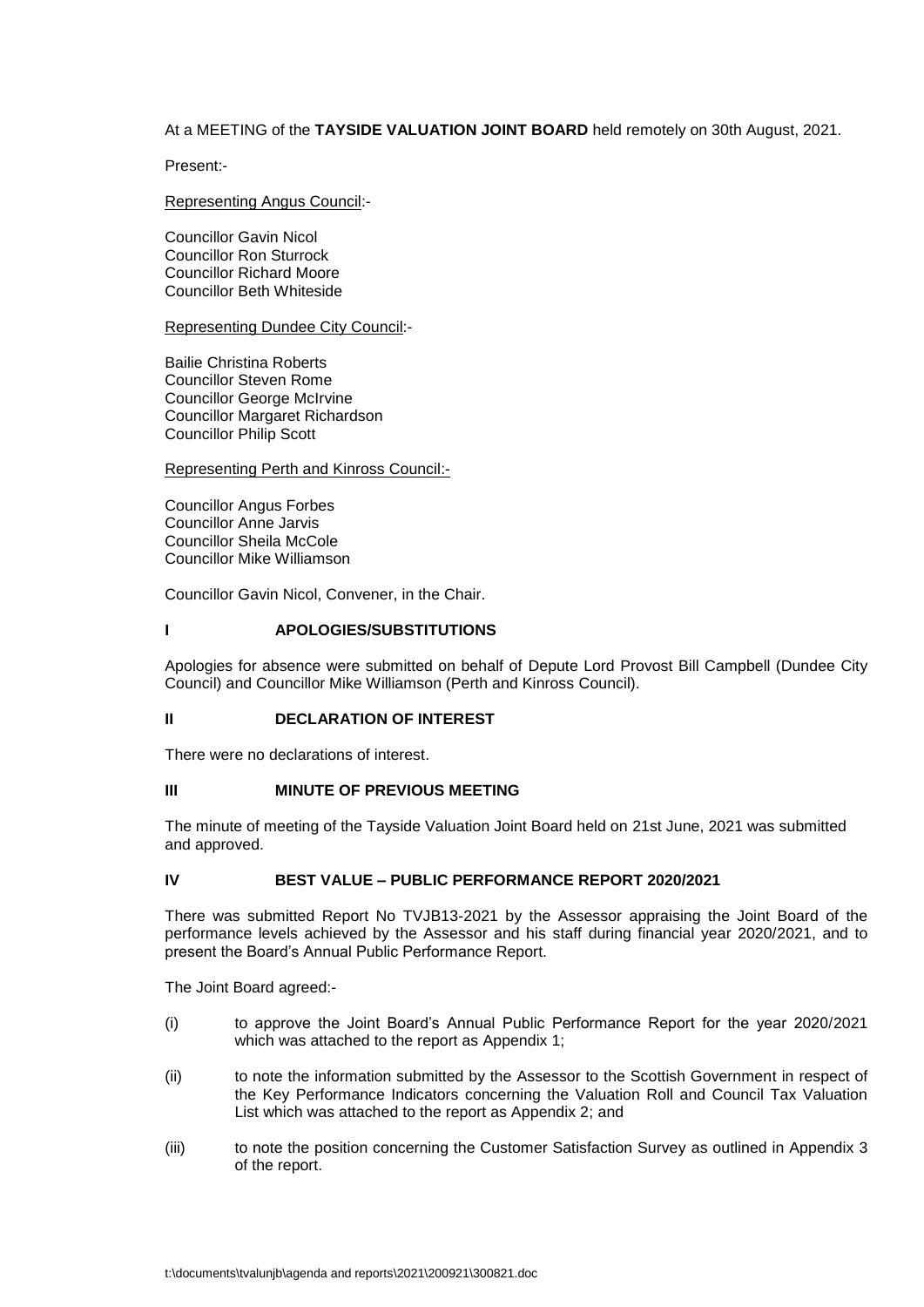### **V FREEDOM OF INFORMATION AND ENVIRONMENTAL INFORMATION**

There was submitted Report No TVJB14-2021 by the Assessor presenting to the Joint Board current statistical data and relevant background information in relation to matters arising in respect of Freedom of Information and Environmental Information issues.

The Joint Board agreed to note the content of the report.

### **VI HEALTH AND SAFETY ANNUAL REPORT**

There was submitted Report No TVJB15-2021 by the Assessor presenting to the Joint Board the Assessor's annual report on Health and Safety matters in accordance with the Joint Board's Health and Safety Policy Statement.

The Joint Board agreed to note the content of the report.

### **VII INTERNAL AUDIT**

There was submitted Report No TVJB16-2021 by the Assessor enclosing the Internal Audit Plan for 2021/2022.

The Joint Board agreed to approve the Internal Audit Plan for 2021/2022 which was attached to the report as an Appendix.

# **VIII REVENUE MONITORING FOR THE 3 MONTHS TO 30TH JUNE, 2021**

There was submitted Report No TVJB18-2021 by the Treasurer appraising the Joint Board of the latest monitoring position on its 2021/2022 Revenue Budget, based on the actual spend to 30th June, 2021

The Joint Board agreed:-

- (i) to note the Revenue Monitoring position as at 30th June, 2021; and
- (ii) to note that the Treasurer and the Assessor would continue to monitor the Joint Board's projected outturn for 2021/2022 and endeavour to ensure that the final outturn was within the approved Revenue Budget.

### **IX FINANCIAL REPORTS 2020/2021**

(a) EXTERNAL AUDITORS REPORT ON 2020/2021 AUDIT

The Joint Board agreed to note the External Auditors report to members on the 2020/2021 audit which was submitted as Report No TVJB19-2021.

#### (b) RESPONSE TO EXTERNAL AUDITORS ANNUAL REPORT ON THE 2020/2021 AUDIT

There was submitted Report No TVJB20-2021 by the Treasurer as a response to the report prepared by the Board's External Auditor on the audit of Tayside Valuation Joint Board for the year ended 31st March, 2021. A copy of the External Auditor's report and the Board's Audited Statement of Accounts were included on the agenda as separate items.

The Joint Board agreed:-

- (i) to endorse the report as the formal response to the External Auditor's report; and
- (ii) to note that the External Auditor's findings and conclusions were favourable.